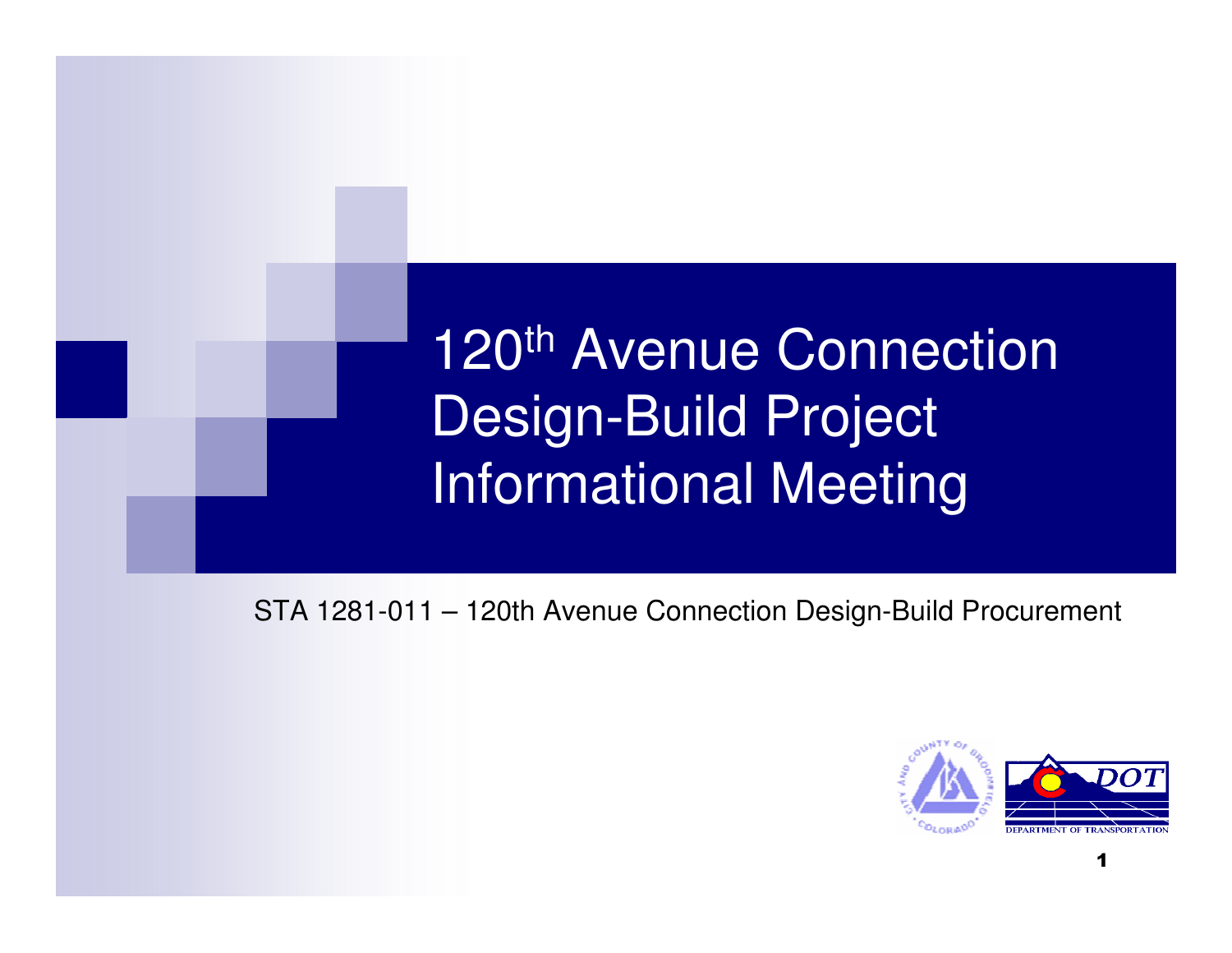# Project Web Site

#### **www.dot.state.co.us/120AvenueConnection/**

#### or **www.dot.state.co.us**

Link under the "What's New" Section, 120<sup>th</sup> Avenue Connection Design-Build Project

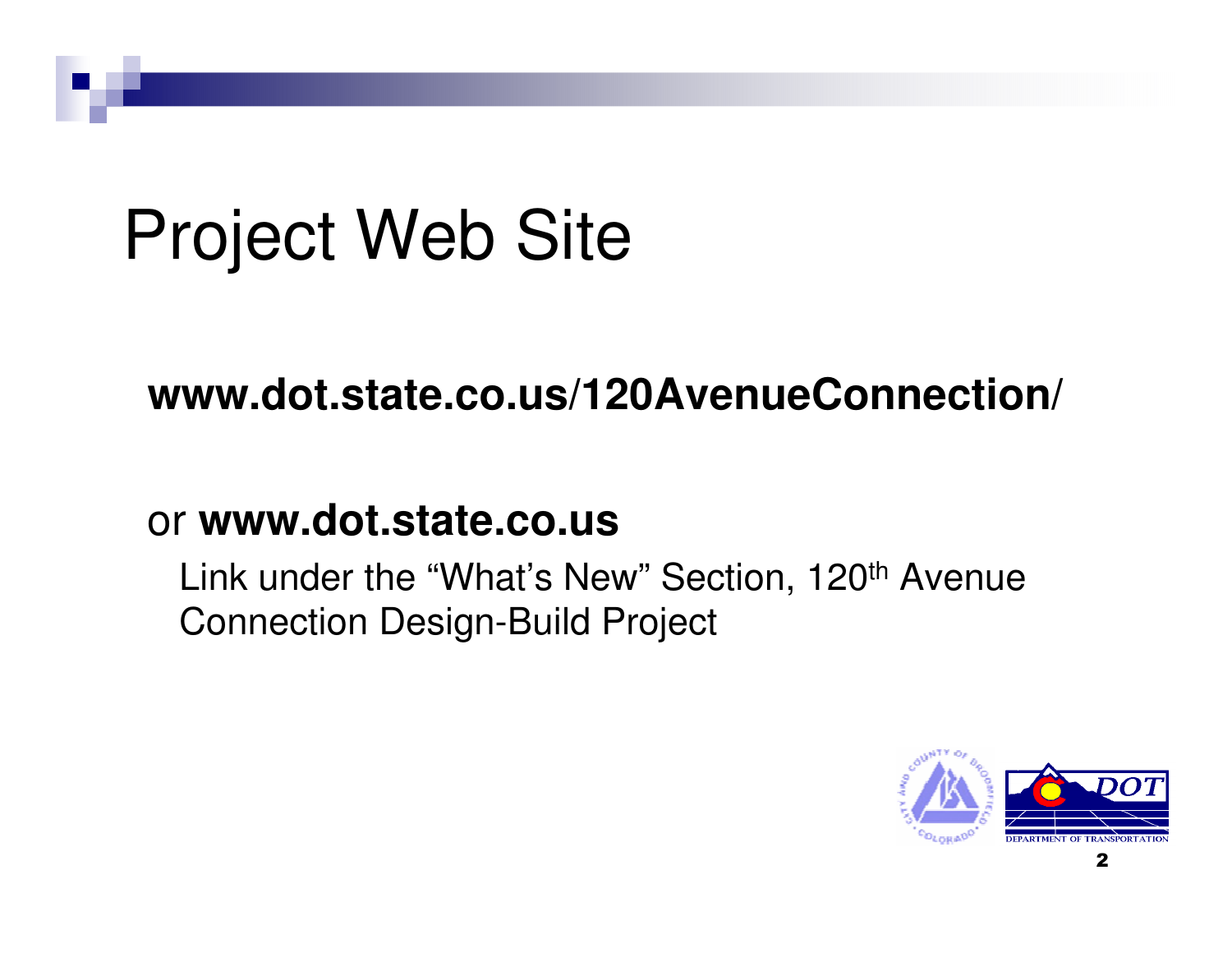# Project Management Team

#### CDOT

- oProject Manager
- oProject Design Lead
- o Project Construction Lead o

City and County of Broomfield

Federal Highway Administration

Jacobs Carter Burgess (Procurement Development and Support)

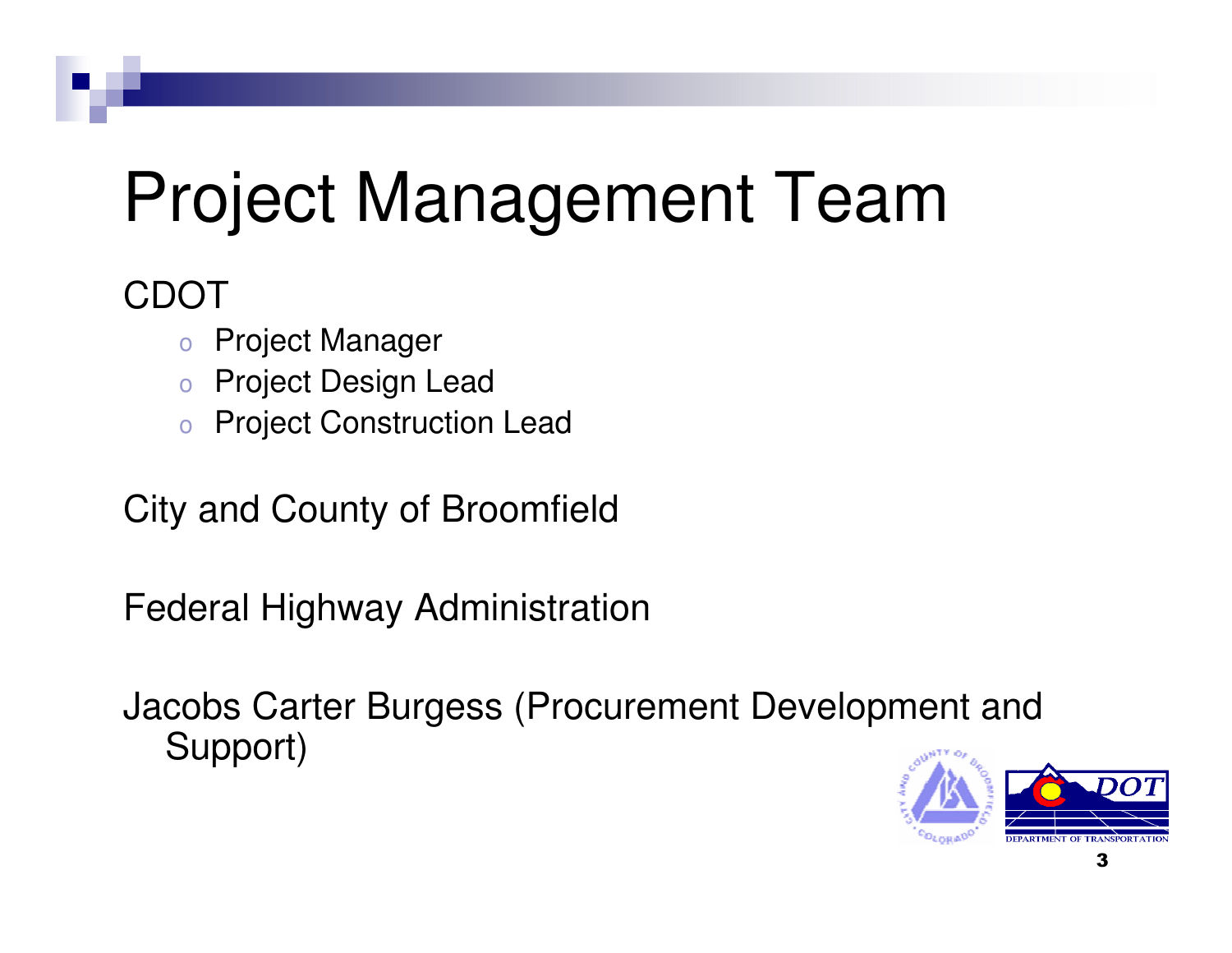## Project Partnerships

#### CDOT

#### City and County of Broomfield

FHWA

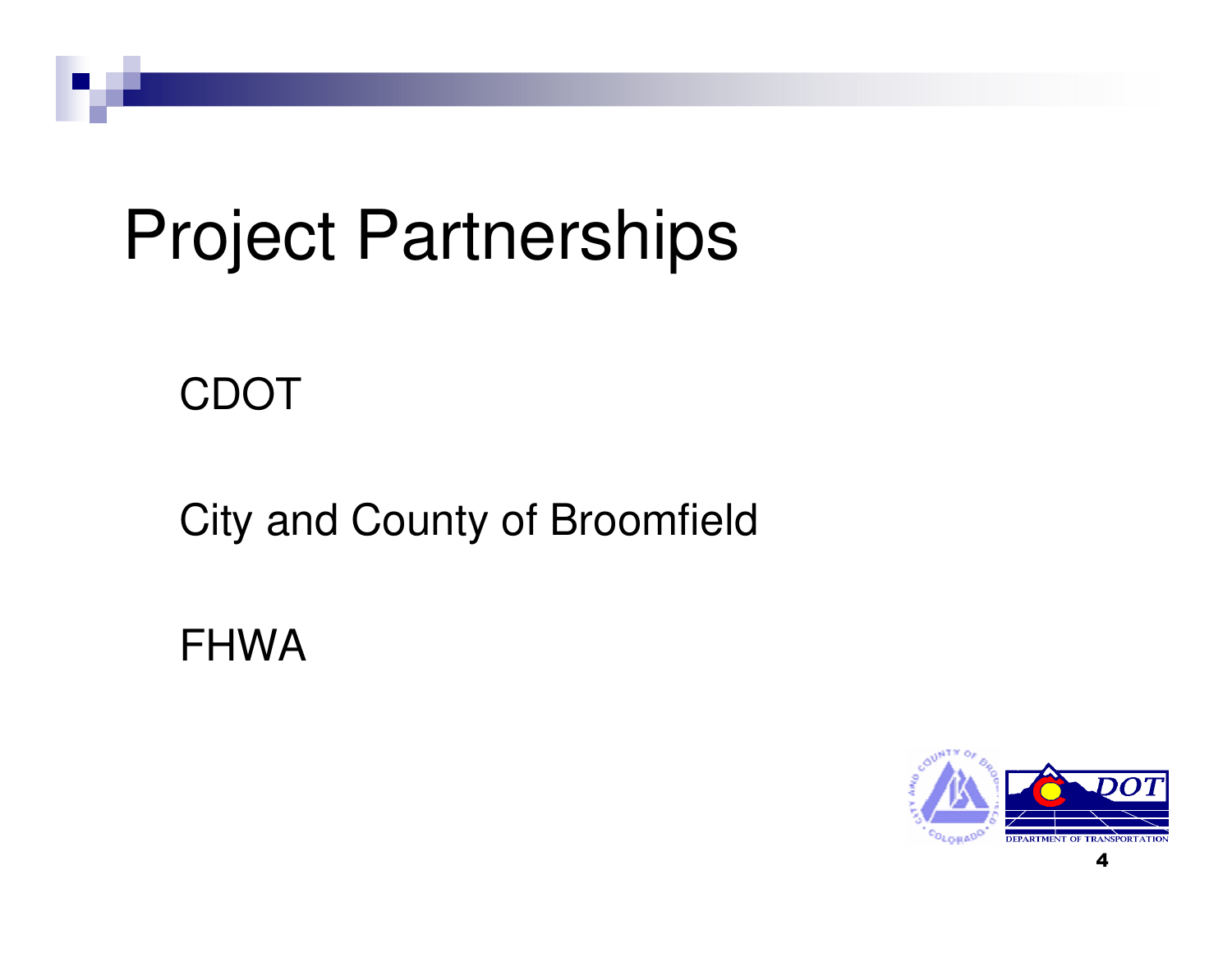### 120<sup>th</sup> Avenue Connection



Extend 120<sup>th</sup> Avenue (SH128) from Wadsworth Parkway, across US 36, under BNSF Railroad, and connect to existing 120<sup>th</sup> Avenue at approximately Teller Street.

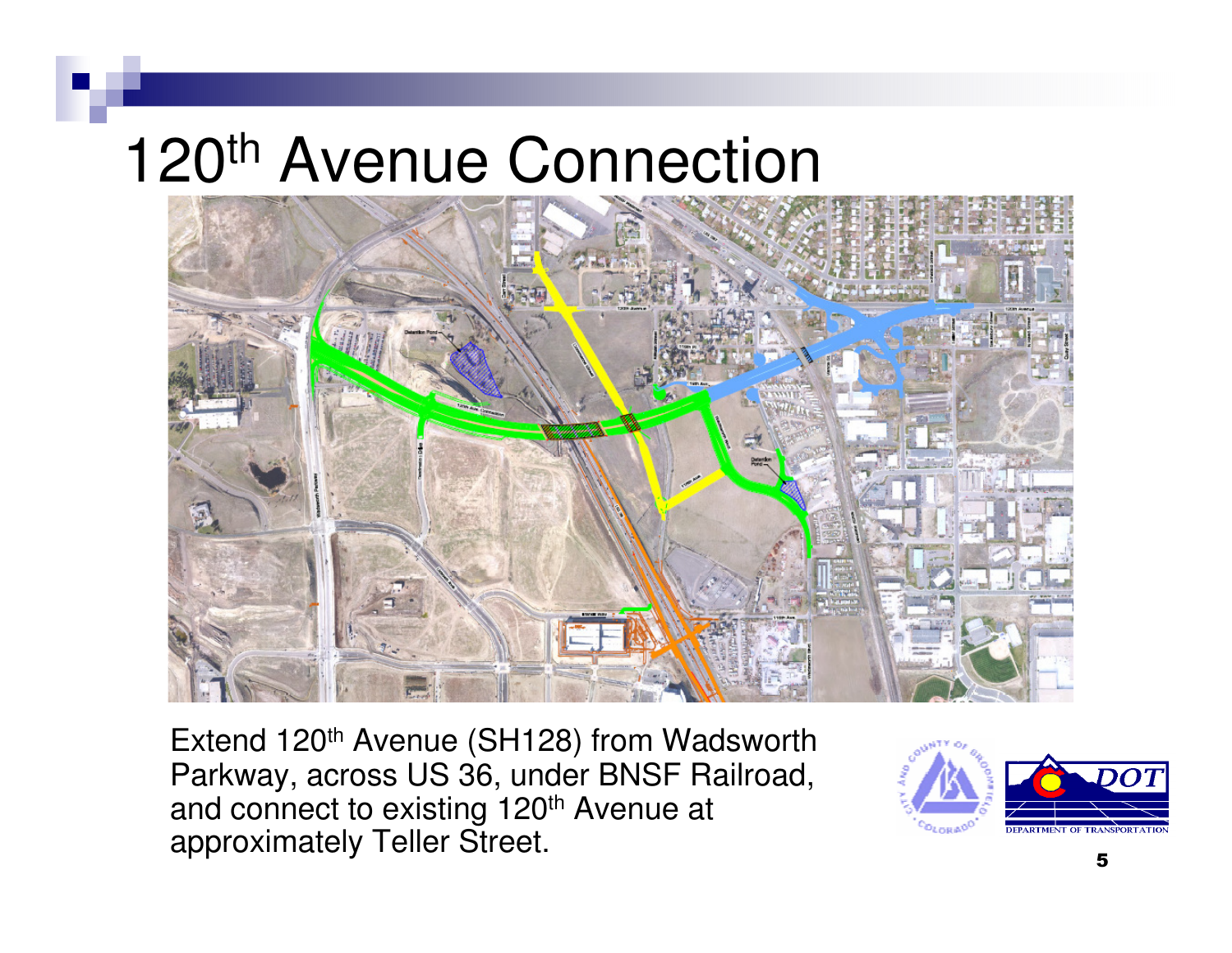## Phases of Improvements

**Phase 1** (Design-Build - Minimum Basic Configuration)

Construct portions of 120th Avenue (0.7 mile) and Wadsworth Boulevard (0.3 mile), a bridge carrying 120th Avenue over US 36, and a bridge carrying 120th Avenue over Commerce Street.

**Phase 3** (Design-Build - Additional Requested Elements) Construct the local road system in the area between US 36 and Wadsworth Blvd.

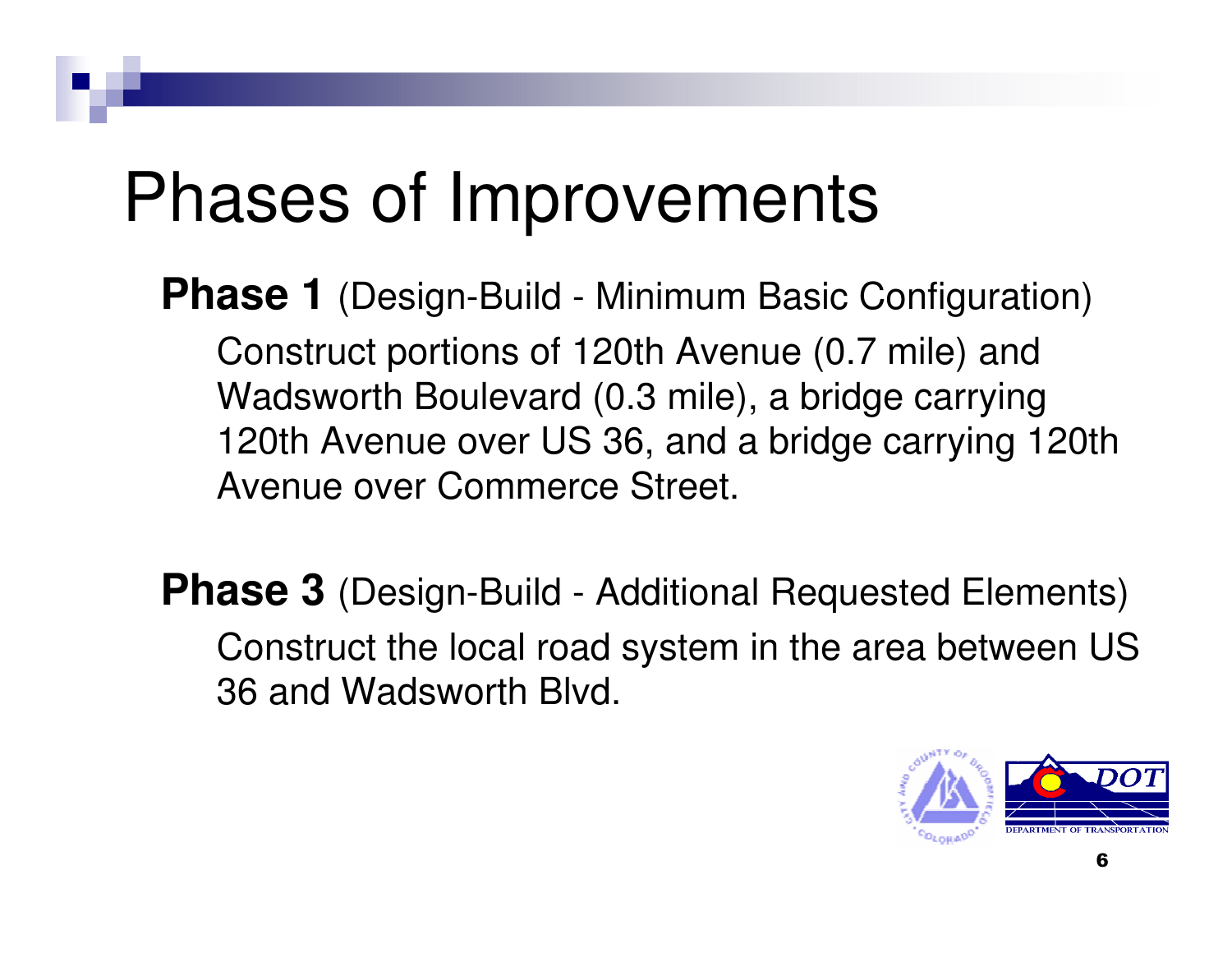## Phases of Improvements

**Phase 2** (Design-Bid-Build - Future Project) Construct the remaining portions of 120th Avenue tothe east.

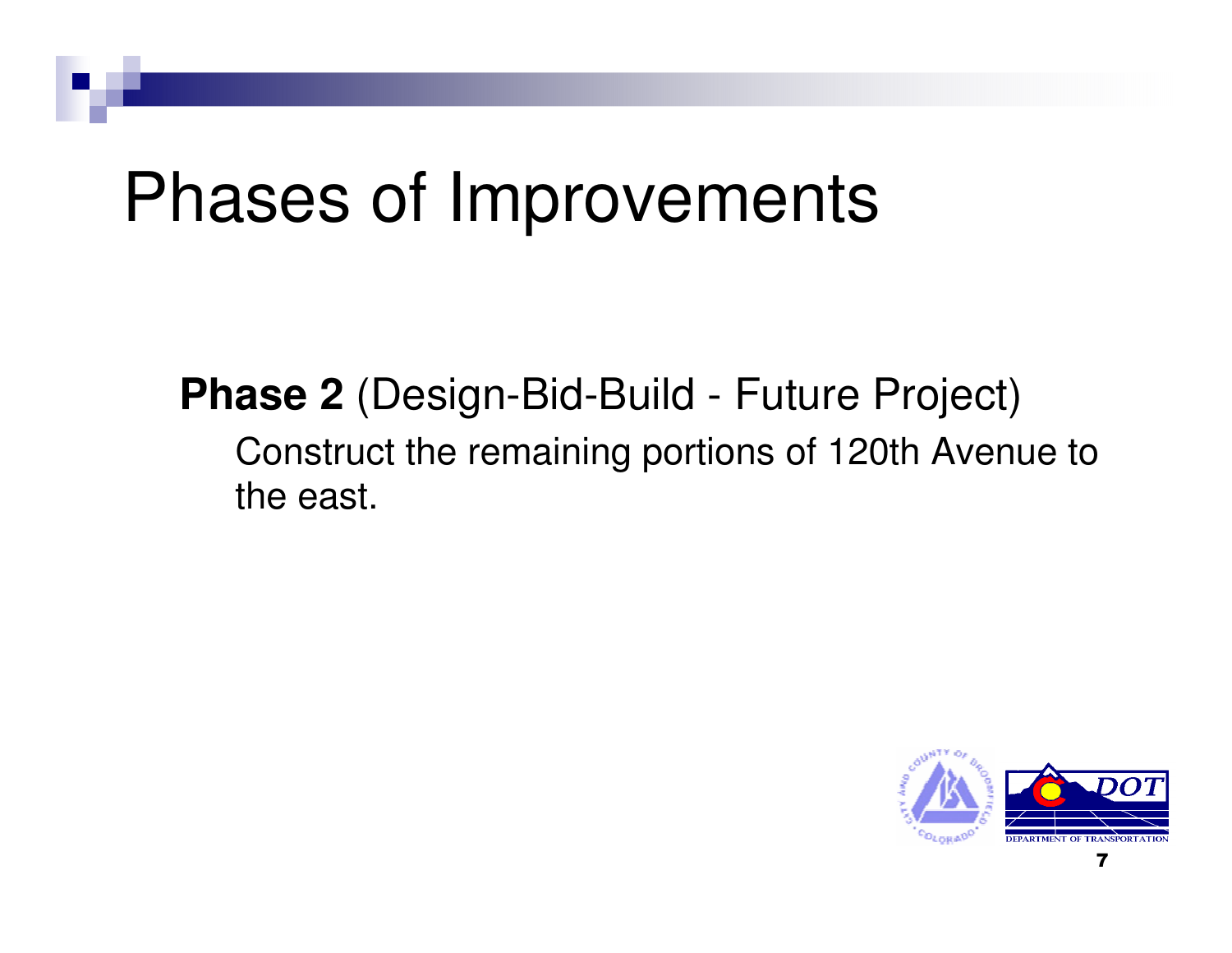#### Phase 1 and 3 Project Elements



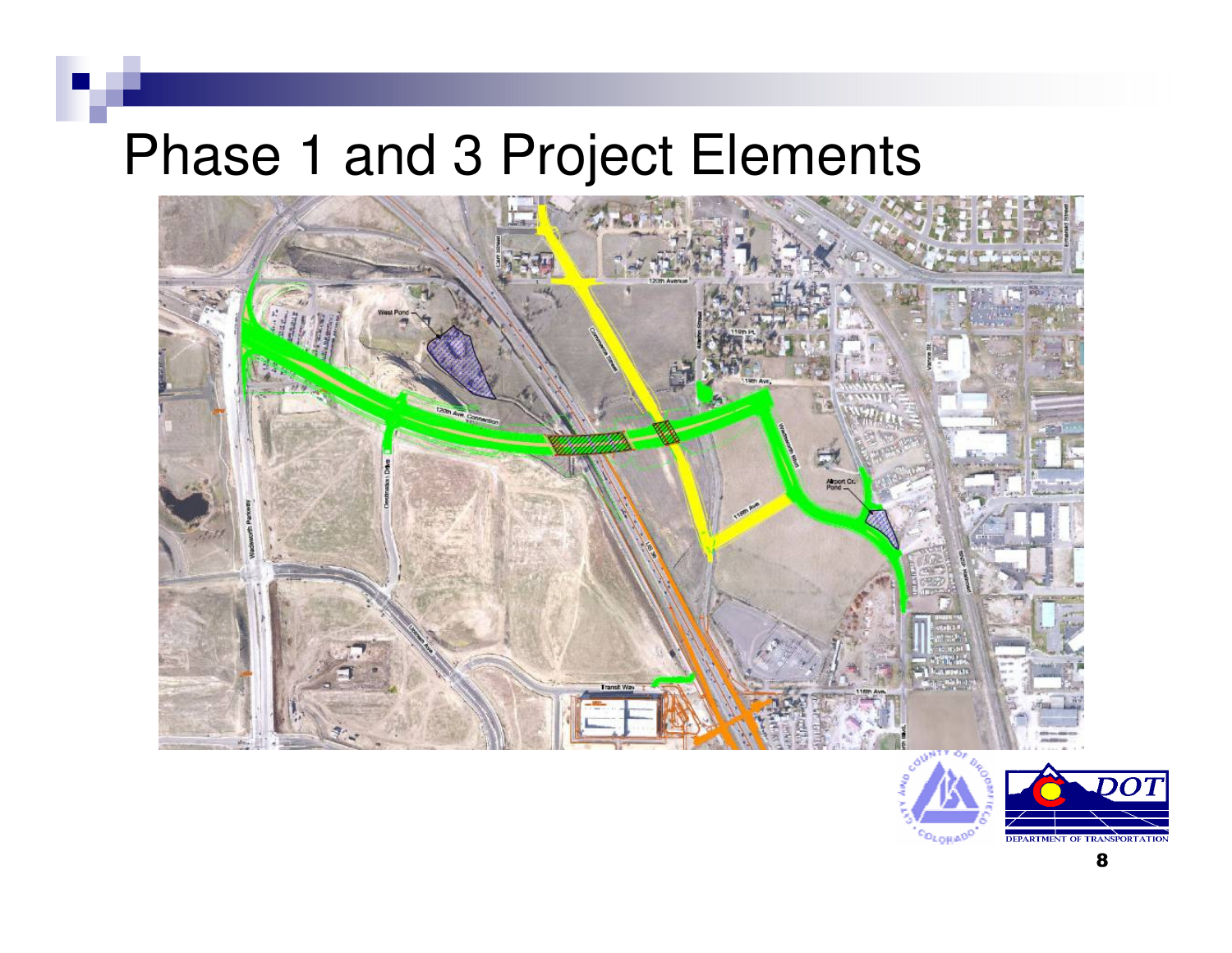### Design-Build Elements

#### Design Services

- o $\circ$  Finalization of all design and preparation of construction documents.
- o<sub>o</sub> Review by CDOT for completeness and conformance with design requirements

Construction Services

- o $\circ$  Construction of all project elements
- o Quality Control only - Quality Acceptance and Assurance by CDOT

**Design-Build Contractor is responsible for the project meeting all applicable Federal, State, and Local requirements.**

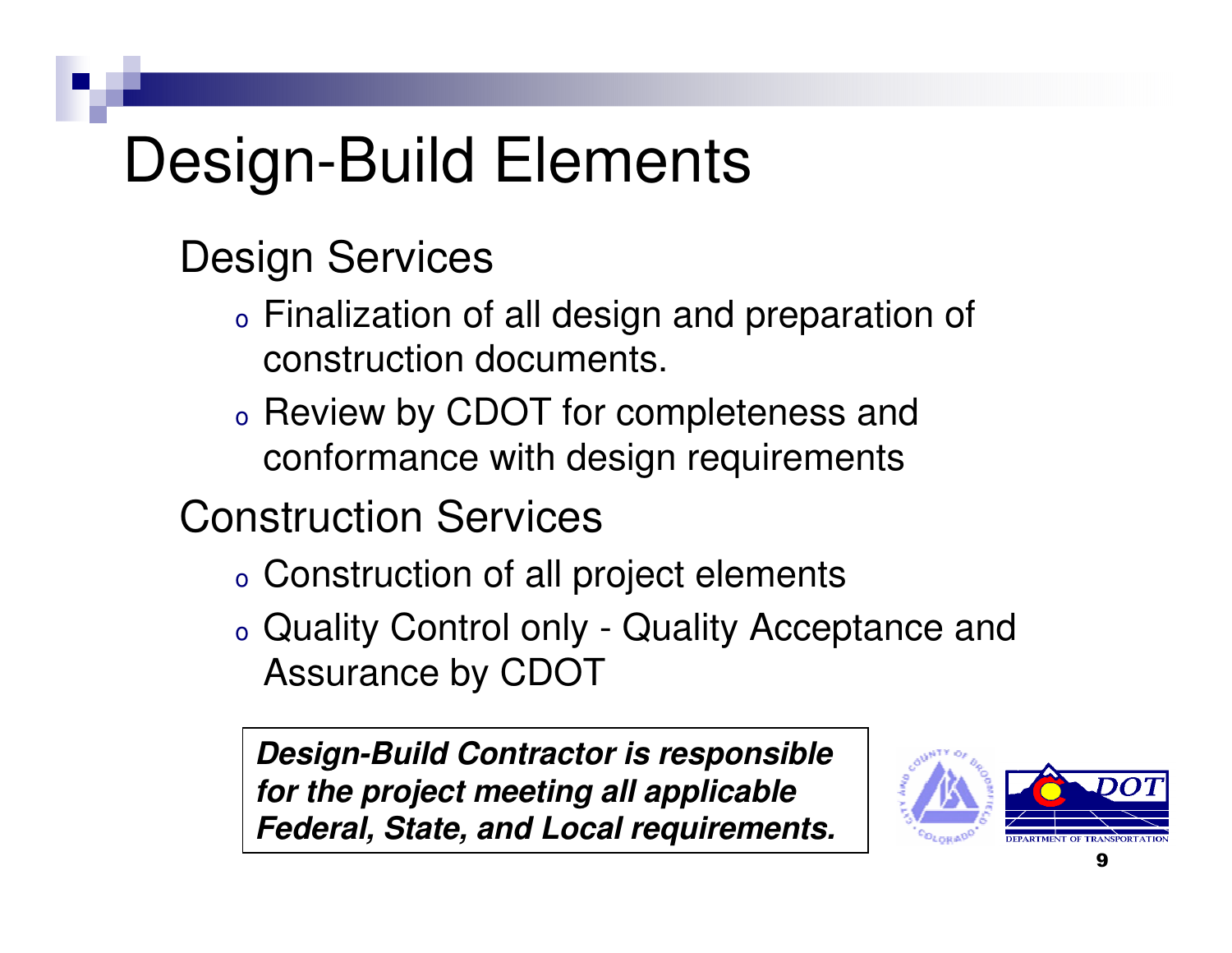## Prioritized Project Goals

- 1. Maximize improvements within the program budget.
- 2. Provide a quality product.
- 3. Minimize inconvenience to the traveling public and affected residents and businesses.
- 4. Provide a visually-pleasing finished product.
- 5. Meet or beat the contract schedule.

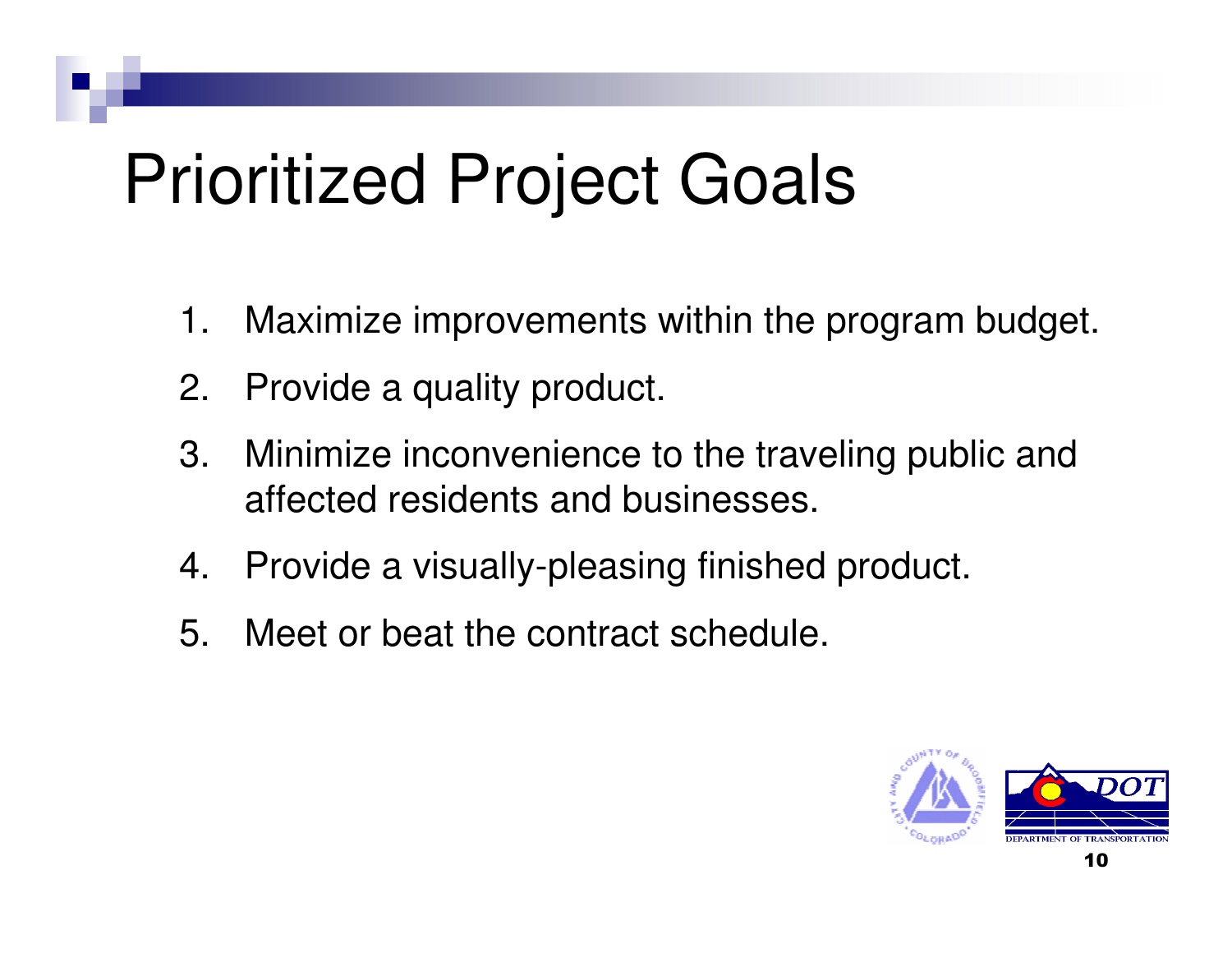## Design-Build Process

- 1. Request For Qualifications
	- •Short-Listing (3-5 teams)
- 2. Request For Proposals (short-listed teams only)
	- •**Stipend**

#### Award Based on Best ValueTechnical ProposalCost Proposal

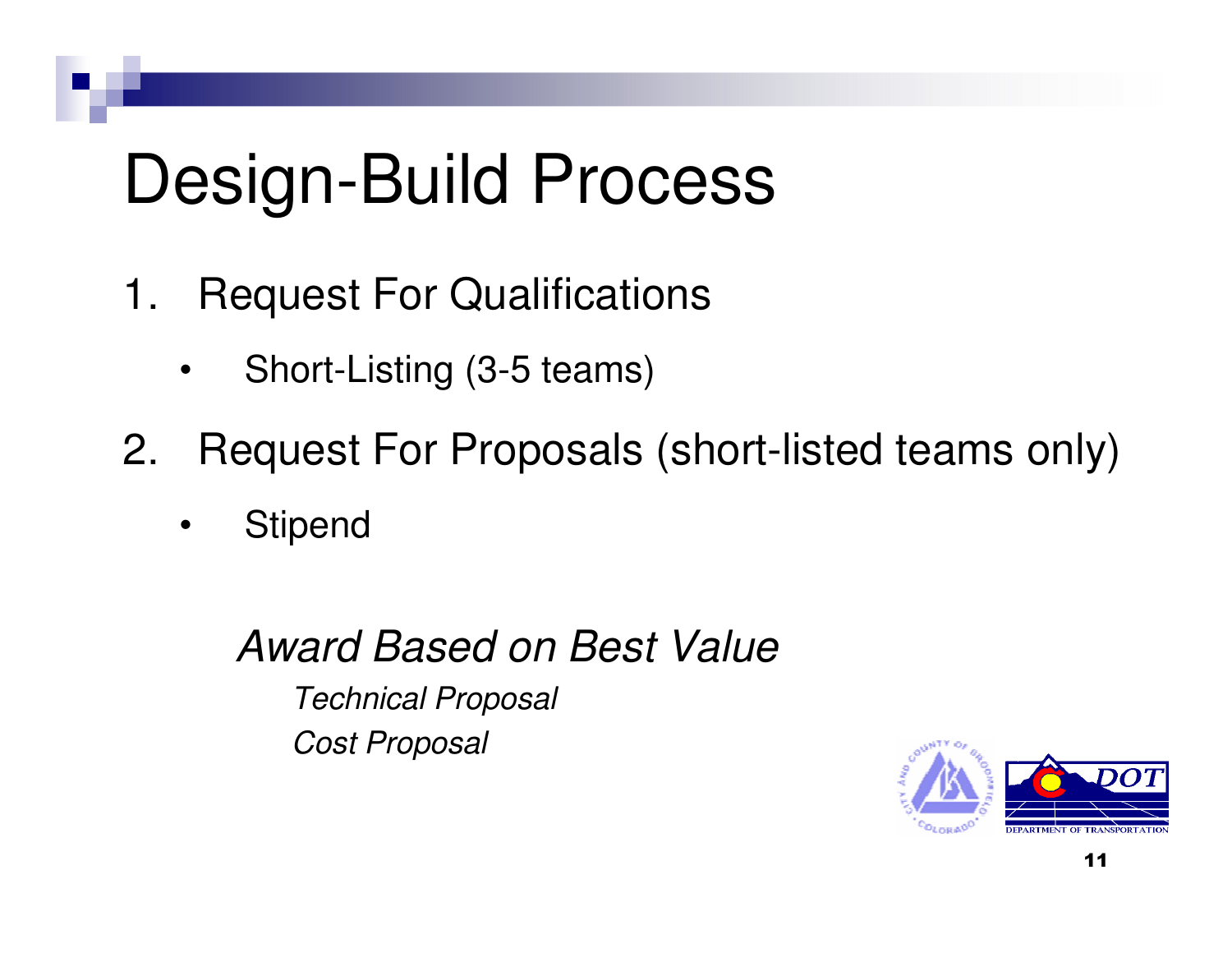### Project Procurement Schedule

(\* Estimated)

Issue Request for Letters of Interest (L.O.I.) April 10, 2008L.O.I Informational Meeting Close Date for L.O.I (may extend) May 1, 2008

Request for Qualifications (RFQ) Phase Issue RFQ, accept questions, issue addendumReceive and evaluate submittalsNotify short listed Submitters, debrief submitters

Request for Proposals (RFP) Phase 4-5 months\* Issue Draft RFP for Industry Review Conduct contractor meetingsIssue Final RFP

Selection and Award Phase 1.5 months\* Receive and evaluate proposalsRecommendation for awardContract Award

April 24, 2008 1.5 months\*